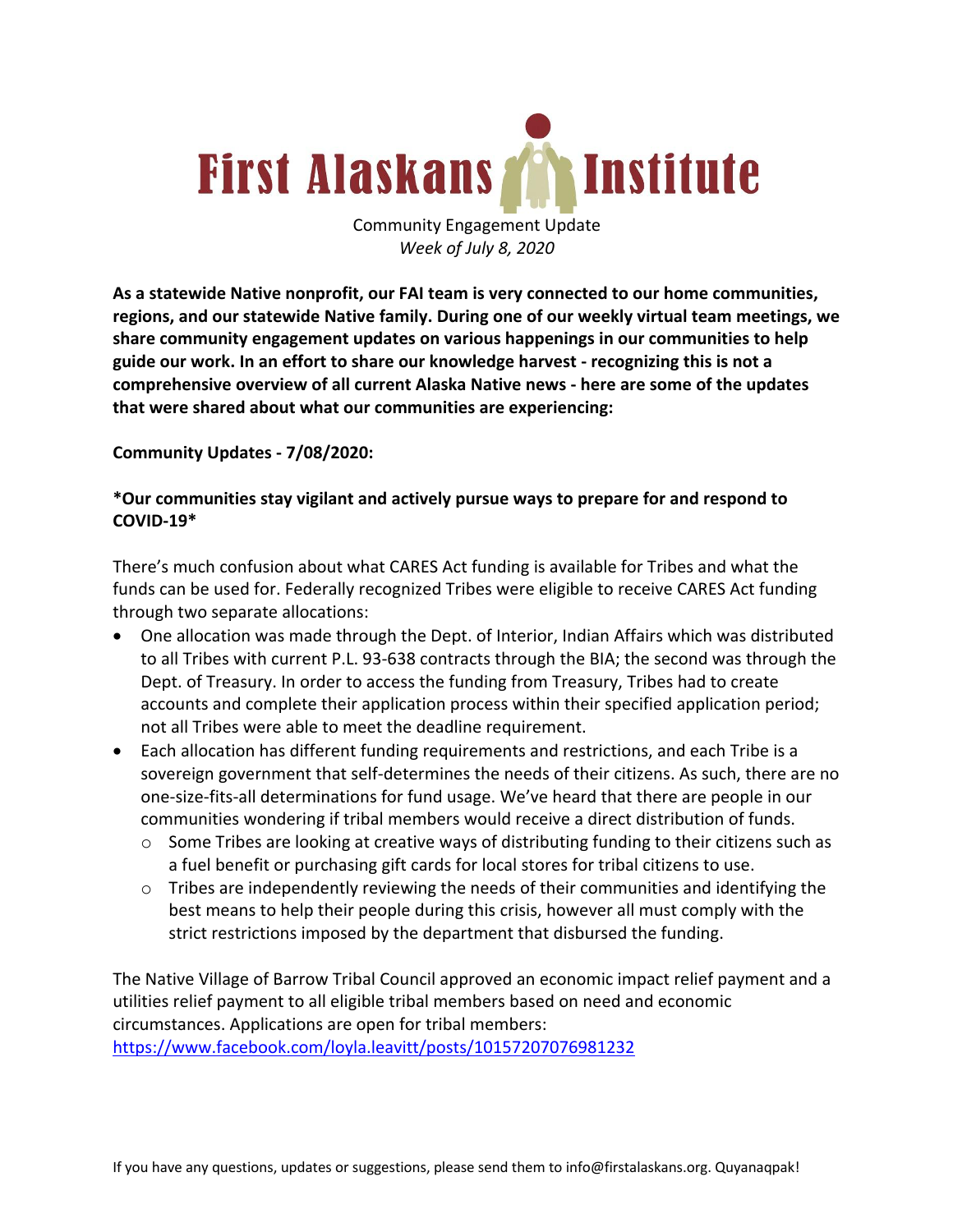The Bureau of Indian Education (BIE) hosted an informational virtual meeting on July 8 to hear BIE leadership present its plans for distributing its CARES Act funding to schools to support the COVID-19 Pandemic recovery: https://www.bia.gov/covid-19/cares-act

The Arctic Slope Native Association (ASNA) continues offering COVID-19 testing at the Wiley Post Airport in Utqiaġvik. Despite the rush when people arrive, they are able to test people pretty quickly: https://www.facebook.com/ArcticSlope/posts/3844864988921968

- ASNA continues to offer drive-through testing: https://www.facebook.com/ArcticSlope/photos/a.271087576299745/3878189722256161/ ?type=3&theater
- To protect Elders, ASNA has designated appointment times from 10 am-noon for Elders: https://www.facebook.com/ArcticSlope/photos/a.271087576299745/4022868051121660/ ?type=3&theater

The Yukon-Kuskokwim Health Corporation is offering free testing to incoming travelers at the airports in Bethel, Aniak and St. Mary's. These airports are the only ones in the region with direct flights from Anchorage, or anywhere outside the Y-K Delta:

https://www.kyuk.org/post/ykhc-offering-covid-19-tests-incoming-travelers-aniak-st-marysand-bethel-airports

The Lower Yukon School District and a contracting company implemented additional coronavirus policies after a worker tested positive for COVID-19 in Mountain Village: https://www.kyuk.org/post/lysd-and-contracting-company-add-precautions-after-worker-mtvillage-tests-positive-covid-19

People in an interior village were scared after a community member tested positive for COVID-19. The community stopped travel for a period of time, and many people stayed home and cleaned up during this time to help minimize spread of the virus.

The Metlakatla Indian Community continues updating their community and working toward prevention efforts of COVID-19.

- They shared a risk identification guide report where Metlakatla was listed as a low risk area for COVID-19 this week: https://www.facebook.com/141055983004923/photos/a.147779542332567/97645703279 8143/?type=3&theater&ifg=1
- The Metlakatla Finance Committee approved recommendations to distribute CARES Act funds through utility, water and garbage stipends, food vouchers, and small business startup funding:

https://www.facebook.com/141055983004923/photos/a.147779542332567/97300152981 0360/?type=3&theater

Events like traditional memorial potlatches continue to be postponed in interior communities due to the coronavirus and corresponding tribal mandates. Travel to and from villages can be challenging at this time when travel mandates are updated frequently. It is important to check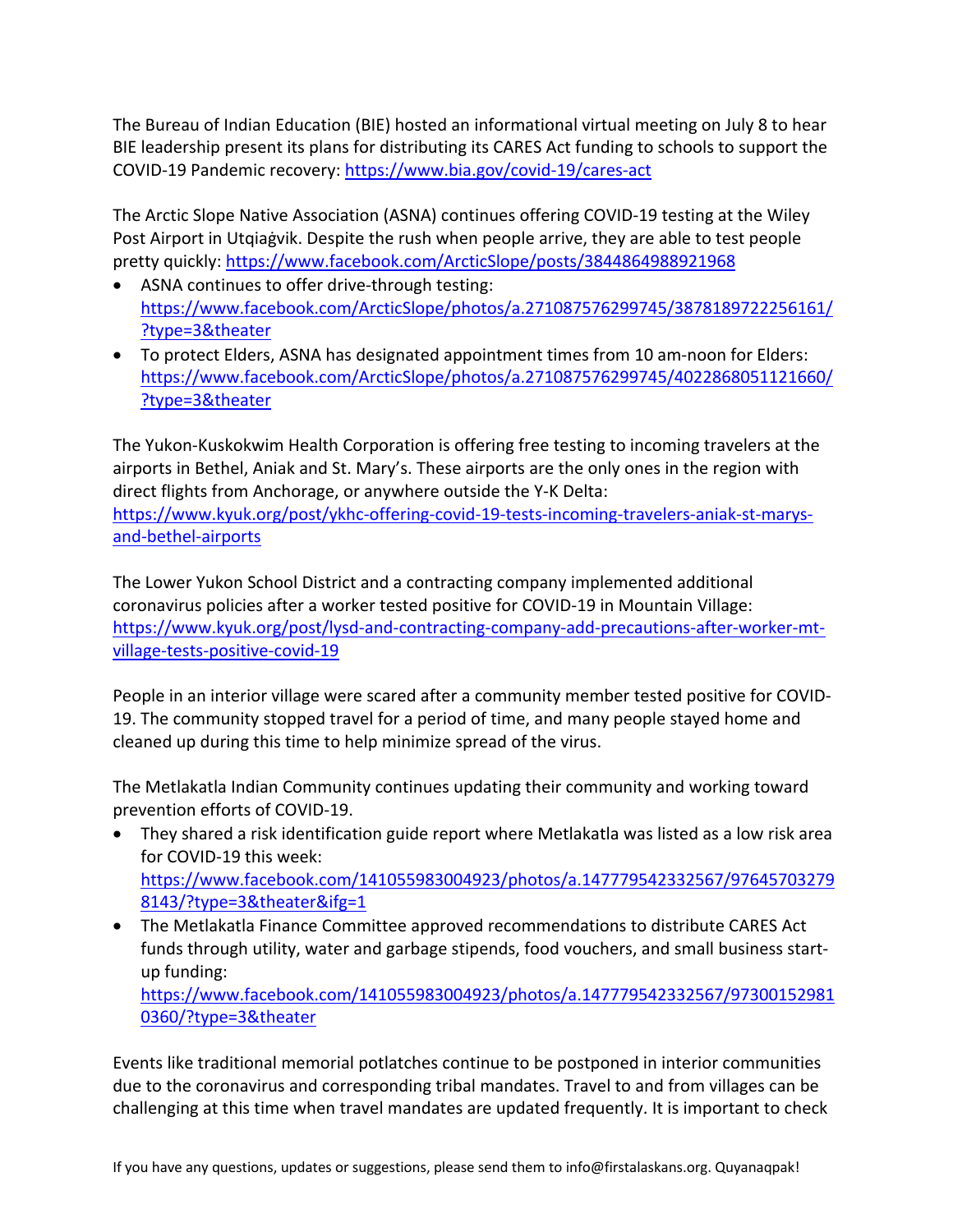with local Tribes, cities and airlines before traveling to abide by their mandates and help minimize the spread of this detrimental virus to our villages.

The City of Fairbanks has opened up an application process for individuals and businesses for CARES Act relief funds to provide emergency financial assistance to those directly impacted by loss of income due to COVID-19: https://www.fairbanksalaska.us/mayor/page/cares-act-relieffunds

The 10th positive COVID-19 test was confirmed in Kodiak. A new COVID-19 testing site was added at the Kodiak Benny Benson State Airport: http://www.kodiakdailymirror.com/extra/article\_07f02dbe-bce1-11ea-90e6- 07081965c8c2.html

## **\*Many of our communities are preparing for the 2020/2021 school year\***

The Galena Interior Learning Academy (GILA) is deliberating their operations plan for the boarding school in Galena. They may limit the number of students enrolled, which would create additional impacts to students who attend the school from around the state. https://www.facebook.com/kiyugalena/posts/1762304590576952? tn =-R

Mt. Edgecumbe High School has announced their plan to resume in-person education this fall with a number of precautions in place to prevent the transmission of COVID-19: http://sitkasentinel.com/7/2012-05-10-22-08-10/local-news/16864-mehs-plans-to-reopenwith-kids-protected

# **\*Our Native ways of life as we know it continues – always has, always will – as our peoples harvest from the lands and waters\***

As the stewards of these lands for thousands of years, our communities continue to live our ways of life as we always have. However, it has grown increasingly difficult in the Y-K Delta region for families to put up enough fish for the winter as the past few years have seen continual decline in the salmon runs. Community members are expressing long-held frustration with the ways that fisheries management in the region continues to exclude indigenous ways of knowing about a resource that has been successfully stewarded by Indigenous peoples for thousands of years. There is hope that the silver salmon runs will make up for low chum and red salmon runs.

- The Yukon chum commercial opener in District 1 was canceled due to low number of summer chums and a poor harvest during the last opening: https://www.kyuk.org/post/yukon-chum-commercial-opener-canceled
- The Kuskokwim Bay will have its third commercial salmon fishing opening of the season on July 8: https://www.kyuk.org/post/third-commercial-opening-season-announcedkuskokwim-bay

If you have any questions, updates or suggestions, please send them to info@firstalaskans.org. Quyanaqpak!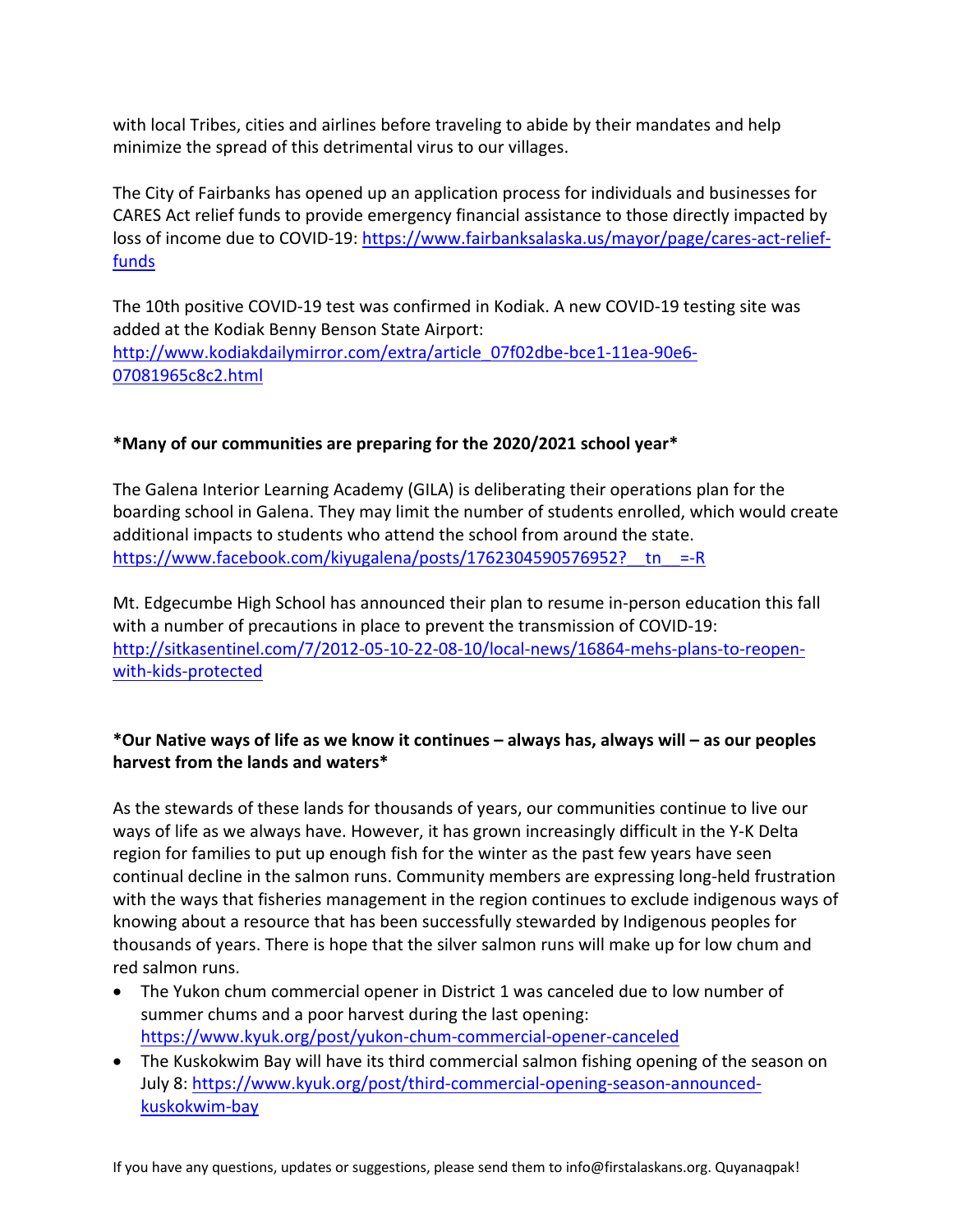Fishing, hunting and gathering continues across the state.

- Huslia people are busy fishing for sheefish and starting to pick salmonberries.
- Wainwright residents are looking forward to beluga whale hunting season.
- Despite normal counts for red salmon fishing, it is slow in Kodiak. However, people are still getting out to fish. Kings seem to be running and some of their late fish, like silvers and pinks, are coming in early.

### **\*Racial equity topics continue to be raised around the state\***

The Alaska Institute for Justice, in partnership with First Alaskans Institute, hosted the Alaskans Unite - Panel discussion on racism in Alaska's communities on July 9. Panelists included Dr. E.J. Ramos David, George Martinez, Jr. and Kevin D. McGee. Our very own Ayyu Qassataq, Vice President and Indigenous Operations Director and Barbara 'Wáahlaal Gíidaak Blake, Alaska Native Policy Center Director, both hosted and participated in the discussion. A recording of the video will be made available soon on the AIJ Facebook page:

https://www.facebook.com/AKIMMIGRATION/photos/a.406735419387172/323878462951555 6/?type=3&theater

After watching protests unfold for Black lives in Alaska and across the country, Lacey Davis posted a video on Facebook about her experiences of growing up Black in Juneau: https://www.alaskapublic.org/2020/07/05/a-former-student-speaks-out-about-racism-injuneau-schools-administration-says-itll-do-better/

# **\*Our people and organizations all over the state are making virtual space for cultural sharing, storytelling, connectedness and learning\***

Noah Loves Kristy continues posting entertaining videos of life in rural Alaska. Their videos often get thousands of views and hundreds of shares. They recently posted a comical video about cousins in Toksook Bay: https://www.facebook.com/watch/?v=271069380881694

Native Peoples Action began hosting a Ts'iłq'u Nech'ghidnu (We are working as one): Catalyzing Change Webinar Series. The first webinar on Policy & People Power was held on July 7 with Senator Elvi Gray Jackson and our very own Liz La quen náay Medicine Crow, President & CEO: https://www.facebook.com/watch/live/?v=325158451839148&ref=watch\_permalink

Patuk Glenn of Utqiaġvik has been making cool content for our people on TikTok. She likes sharing our traditional ways of life, like eating maktak. She was recently interviewed on KTVA where her video on traditional ice cellars was featured:

https://www.ktva.com/story/42325750/going-viral-alaskan-tiktokkers-make-their-mark

• Find Patuk on TikTok at: https://www.tiktok.com/@patukglenn